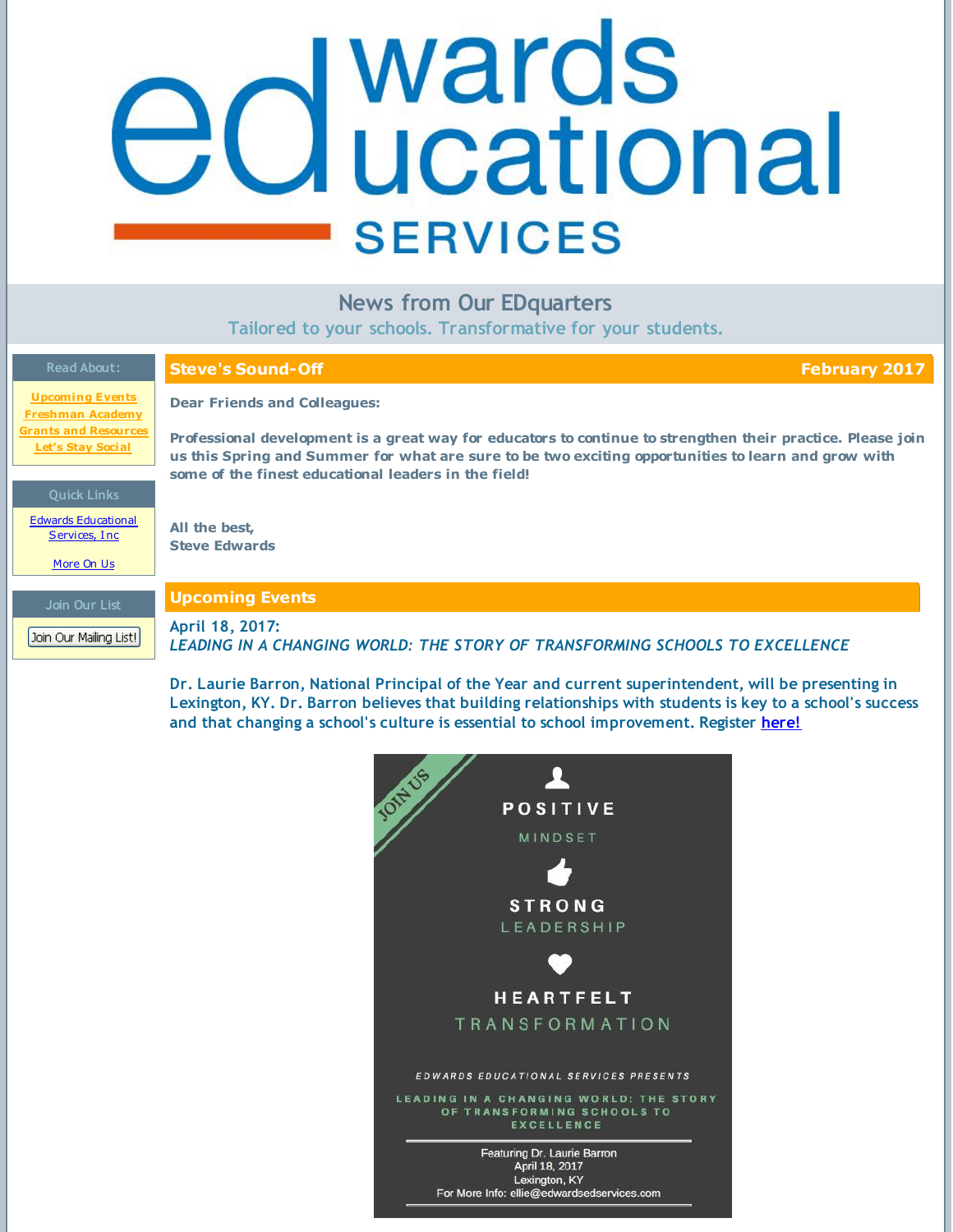# **June 12-14, 2017:** *CHANGING THE PARADIGM: LEADING FOR TODAY AND TOMORROW*

The West Virginia Cohort will be holding its 2017 Institute at the Stonewall Resort in Roanoke, WV. The Institute is open to all individuals who are looking to expand their expertise in leadership and engage in **meaningful and productive conversations about how to improve teaching and learning in schools. The** world is changing rapidly and we need to be ready to face the challenges to come, together. Register **[here](http://media.wix.com/ugd/5afa51_db18e4d0d638416798d8f57d2fdf0915.pdf)!**

# **Freshman Academy**

**The Freshman Academy is a research-based program for ninth graders designed to ease the transition from middle to high school. A smooth transition increases the likelihood not only of graduating from high school, but also of graduating from college. Dr. Steve Edwards recently conducted a Freshman Academy training for RESA 2 in West Virginia with very positive feedback! 100% of participants felt they received the appropriate knowledge, framework, and inspiration to implement Freshman Academy concepts at their school. One participant even stated that this was "the most impactful RESA-sponsored Professional Development training" she had ever attended. It will be exciting to track these Freshman students as they progress!**

# **Indicators of Effective Programs**

- · Decreased absentee rates
- · Steady or increased GPA
- Steady or increased participation in cocurricular activities
- Decreased truancy
- · Fewer discipline incidents
- · Positive mental health
- · Goal-oriented students
- · Involved parents

**Graphic from:**

Dedmond, R. (2006). Freshman transition programs: Long term and comprehensive. Principals' Research Review, 1(4). Reston, VA: National **Association of Secondary School Principals.**

# **Grants and Resources**

**Grants can help fund collaborative projects with Edwards Ed at your school that you never thought possible. Our expert team of educators and grant writers can help you craft the perfect project proposal to sponsor leadership trainings, dropout initiatives, and professional development to transform your school.**

- [Edutopia](https://www.edutopia.org/grants-and-resources)
- [Federal](https://www.grants.gov/) Grants
- **[Foundation](http://foundationcenter.org/find-funding) Center**

# **Edwards Educational Services on LinkedIn: Let's Stay Social!**

**Stay on top of all the news happening within Edwards Ed and beyond:**

**Link up with us on our [LinkedIn](http://www.linkedin.com/company/3213556?trk=NUS_DIG_CMPY-fol) page!**

### **We like you! Have you ['liked'](https://www.facebook.com/edwardsEDservices) us?**

**[Tweet,](http://twitter.com/#!/EDwardsEDserv) tweet!**